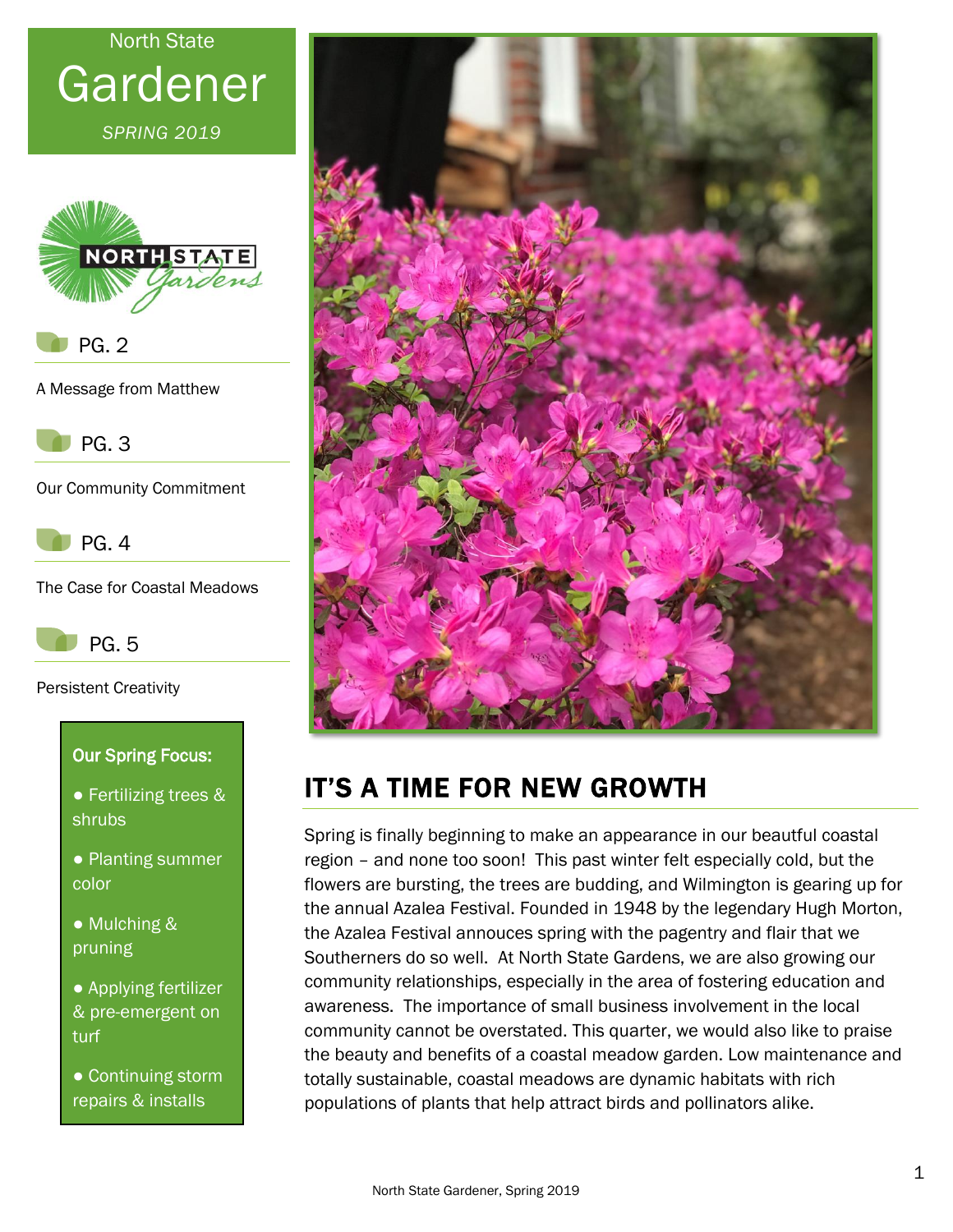

Dear Friends,

After an extreme year of weather in 2018, we finally caught a break this winter. It has been fairly mild and the plants seem to be waking up to spring right on schedule. As I look out my office window I see a bed of Formosa Azaleas approaching peak bloom … right on time for the Azalea Festival this weekend!

Spring is always a hectic time in the landscaping business, but this year is shaping up to be one for the record books. We have been able to get a head start on the repair work from last year's storm, but we still have a good bit to do. The native maritime forest trees took a hit from the wind, and we will soon be able to tell what is going to survive and what is not. In some cases, we are trying to boost the spring flush of growth by broadcasting a bit of fertilizer in the natural areas.

Another after-effect of the storm is an extreme shortage of sub-contractor availability whether it is carpenters, masons or electricians. Prices on plants have risen quite a bit since the end of the recession, but supply has held up for most things. Live Oaks of the size we like to use on our jobs are a notable exception. We used to have local suppliers with good selections of Live Oaks, but now we are looking to South Carolina, Georgia, and Florida for more of our trees.

As we slip into summer, I start thinking about lush displays of flowers and tropical foliage plants. Our horticulture team, led by Ben and Mel, have placed their orders for summer flowers and have planned the annual plantings for the year. There is still time, however, to let us know if you would like some summer color. I have found that the large-leaved elephant ears like Alocasia 'Calidora' [pictured R] and Red Banana trees can be very useful not only as tropical accents but as screening plants for pool areas, outdoor lounging areas, or any outdoor space. These tough plants last until frost and have the added benefit of being very deer resistant!

Probably the most common request from clients as I start a landscape plan is for a low-maintenance yard. Later on, we will talk about 'coastal meadows' which have become one of my go-to low-maintenance features. We will also visit with one of our most recognizable faces at NSG, Bryan Padgett.



So, here's to spring and all of the beauty it brings! And as always, thank you for your continued support.

*Matthew*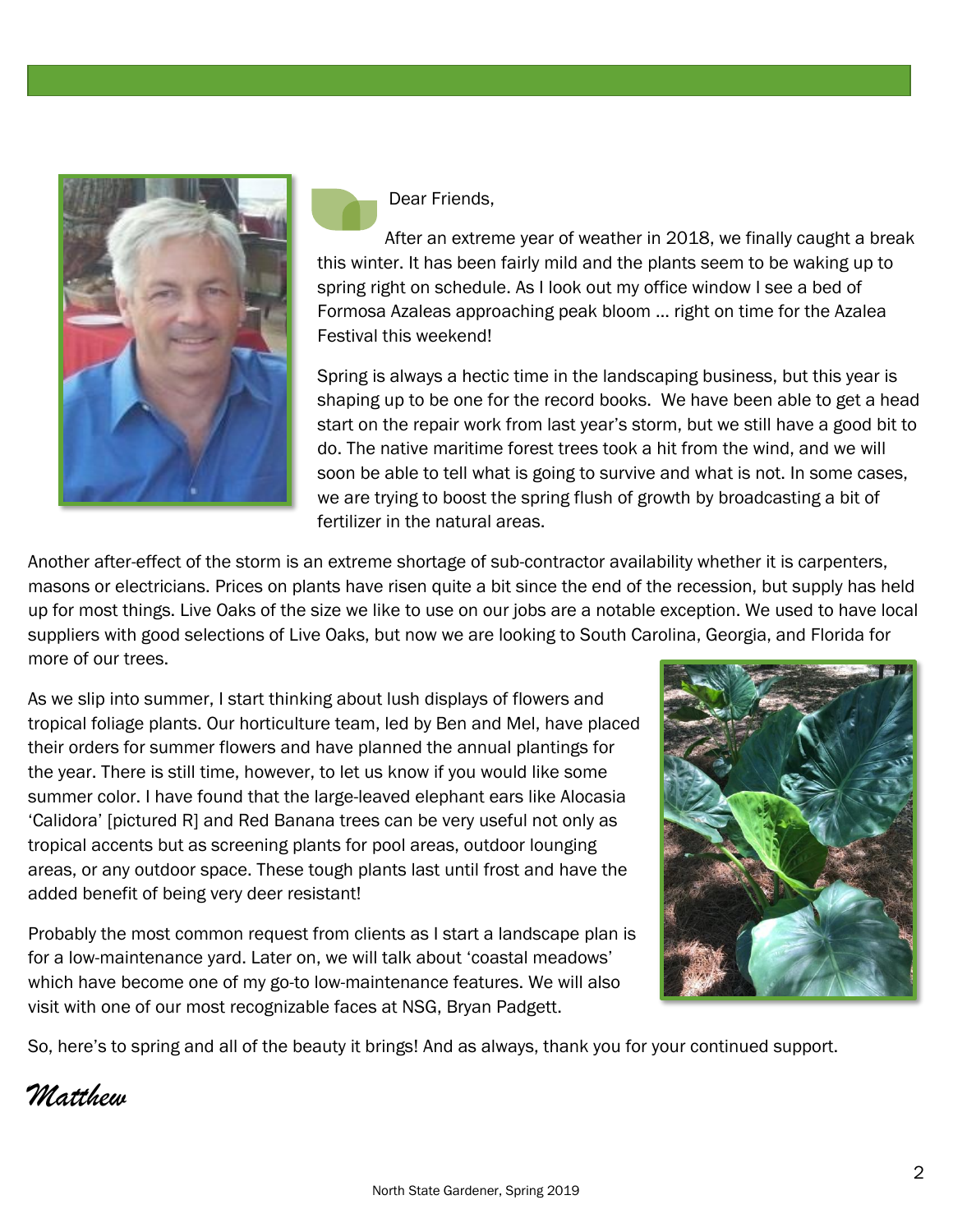

*CFCC Landscape program student pouring over NSG project designs at a recent presentation. The students also brought in their own drawings for Matthew to review.*

*"There is no power for change greater than a community discovering what it cares about."*

 *-* Margaret J. Wheatley, author of *Leadership and the New Science.* Wheatley's books address how we can work together to strengthen our communities.

## BUILDING COMMUNITY RELATIONSHIPS

 You've all likely seen statistics stating the importance of small businesses to local communities – they generate jobs, and small business owners often donate their time, energy and money to civic and nonprofit organizations. At North State Gardens, we believe that education is key to building a stronger and more vital community, and our work with the Landscape Gardening and Horticultural Science program at Cape Fear Community College reflects this belief.

Through our partnership with the college, we have developed an annual scholarship, created a summer internship program, and organized field trips and guest lectures for students. We also frequently hire our summer interns because they already have a leg-up on the competition! Furthermore, multiple studies have found that both employee morale and retention increase when a business is engaged with the community.

Investing in education is a long-term project, but we feel it is hugely important to the future of sustainable landscaping in our region. Building lasting community relationships is a win-win situation for eveyone involved.

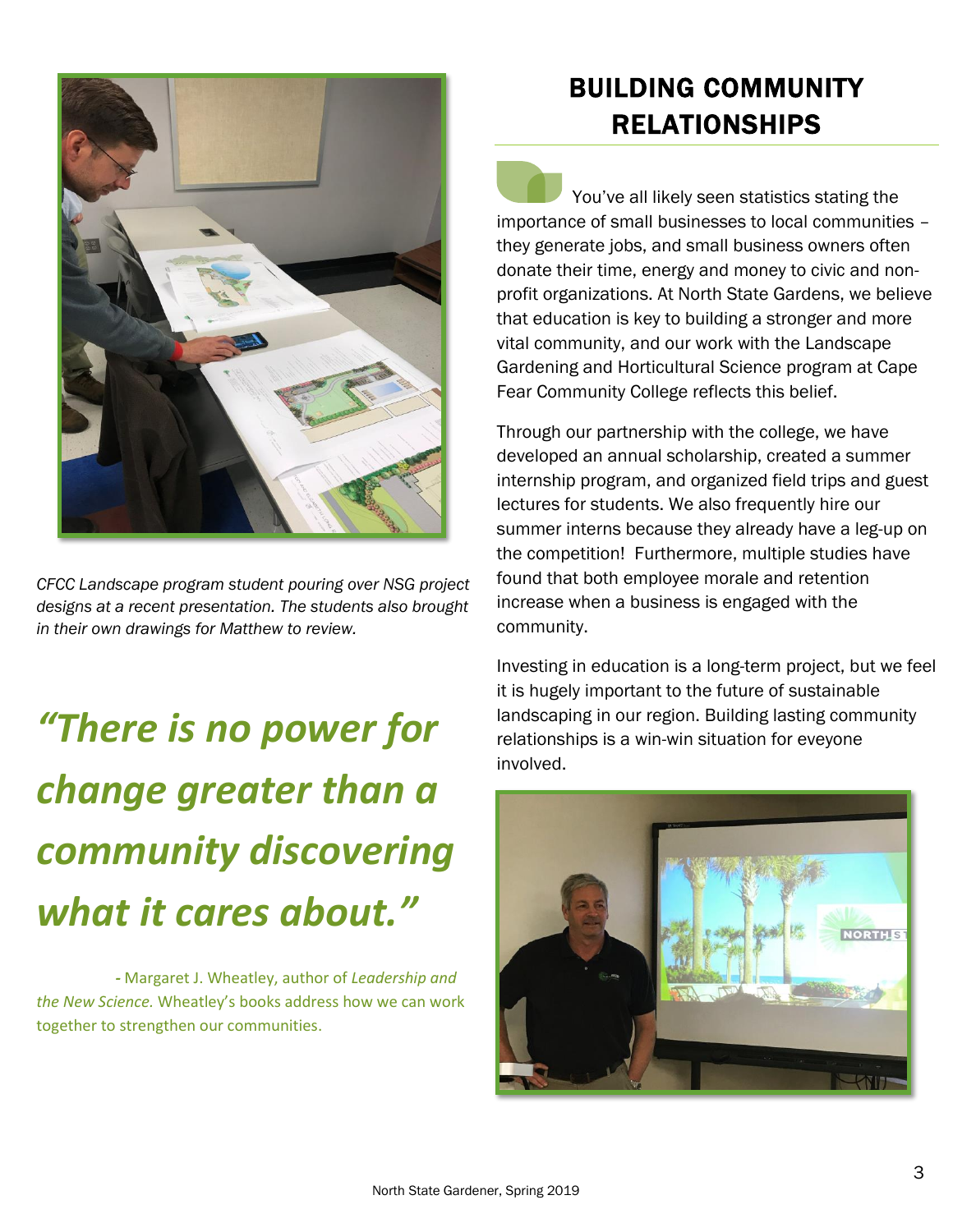#### A COASTAL MEADOW GARDEN - NATURALLY

Low-maintenance is the first thing people mention when we talk about new landscape plans, and sustainability is always a goal for me as a designer. I use the term "coastal meadow" to describe mass plantings of native grasses and sometimes wildflowers. These plantings are useful as an alternative to lawns or where there are large open areas where lawns and other groundcovers are not practical or desirable.

There are many advantages to considering a coastal meadow landscape. A meadow is fairly inexpensive to install as we start with small plants spaced 2' to 3' on center. These lush plants do not require mowing, although we do cut them back once per year in some cases. The plants also do not require irrigation after establishment, and they never need pesticide treatments or other chemicals as they are already uniquely adapted to our local environmental conditions. In another huge plus, native grasses and wildflowers provide food and shelter for many species – including birds and butterflies.

Some species of grasses we typically use are pictured here: *Spartina patens* or Saltmeadow cordgrass [top R] a floodtolerant coastal native naturally present at many waterfront properties. *Muhlenbergia capillaris,* or Pink Muhley Grass [middle R] a highly ornamental North American native with pink





cloud-like plumes in October. *Eragrostis elliottii 'Wind Dancer'* or Wind Dancer Love Grass, [bottom L and R] a drought-tolerant North American native with a nice blue-green color and slim stems topped with panicles that 'dance' in the breeze. Many of our native plants are beautiful, sustainable, and practically maintenance free!